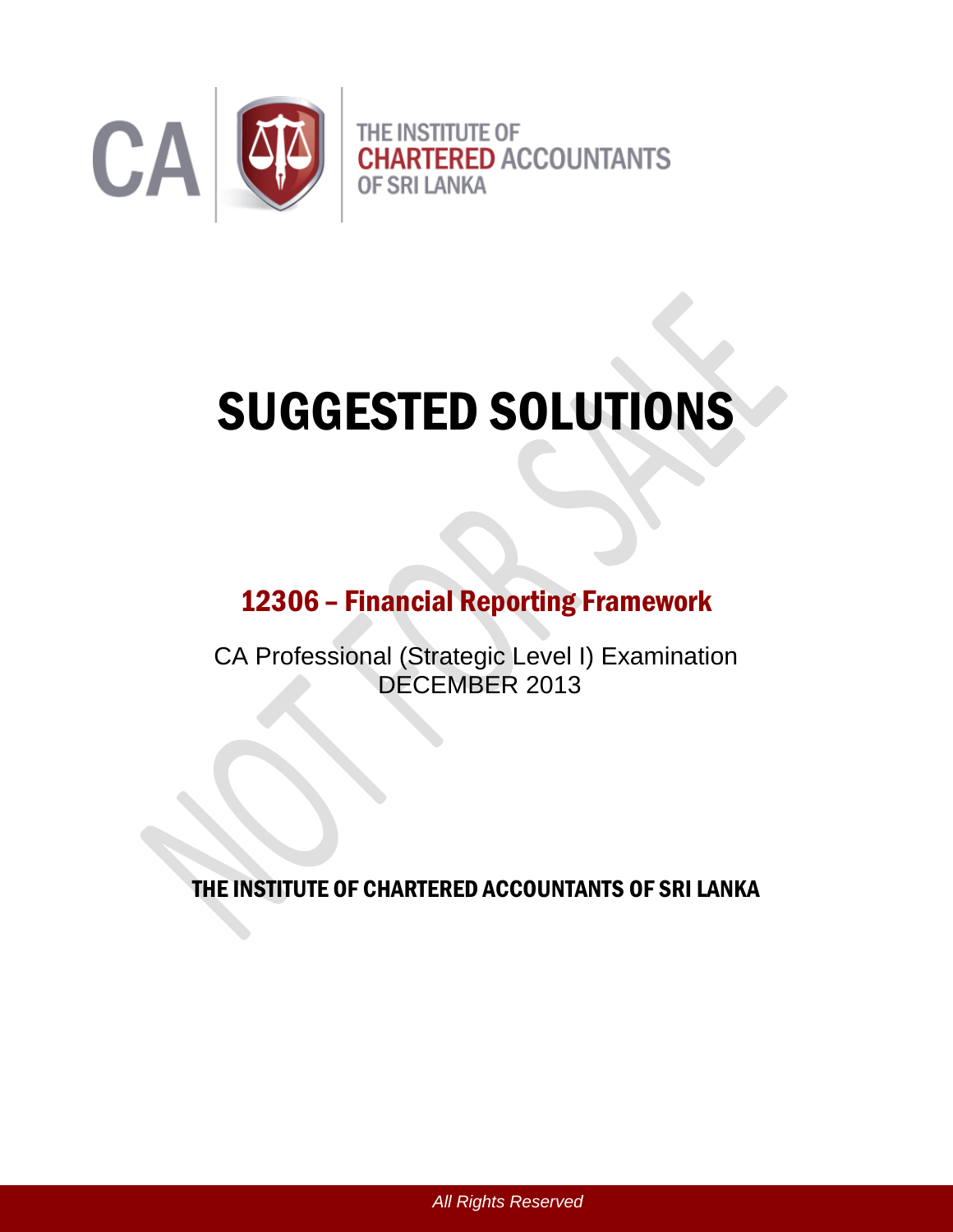#### **Answer No 01**

#### I. **Provision for bad and doubtful debts – LKAS 39 para 63**

The current practice on bad and doubtful debt provisioning to be replaced with impairment testing. Current practice is not correct.

The amount of impairment loss is measured at the difference between the asset's carrying amount and the present value of estimated future cash flows discounted at the financial asset's initial effective interest rate or determined on a collective impairment test.

#### II. **Investment in Unit Trusts – LKAS 39 -** current practice is not correct.

This should be recognized as "financial asset". Then the Company may have the option to classify the investment as either

- "fair value through profit or loss (FVTPL)" [if they are held for trading or initially designated as FVTPL. A financial asset can be initially designated as FVTPL either if it reduces the accounting mismatch or the performance of the investment in unit trust is evaluated on fair value basis in accordance with documented risk management/ investment strategy] or
- "available-for-sale financial assets (AFS)" [if they are not classified as FVTPL].

#### III. **Property, plant and equipment (PPE) – LKAS 16 para 43**

Property, plant and equipment may have different useful life spans, and should be depreciated applying different depreciation rates based on the useful life of those assets, instead of applying a flat rate which is the current practice.

The company should identify the significant components in relation to the total cost of each item of property, plant and equipment and they should be depreciated separately. Therefore the company may allocate the amount recognised in respect of an item of PPE to its significant parts and depreciate separately each such part. Therefore, the current practice of using flat deprecation rates for all assets is not appropriate.

#### IV. **Investment in subsidiary – LKAS 27 para 38**

The company may account for investment in the subsidiary either:

- at cost(which is the current practice), or
- $\bullet$  at fair value in accordance with LKAS 39

#### V. **Loan to subsidiary – LKAS 39**

It may be considered to be an interest in subsidiaries (investment in subsidiaries) as a financial asset classified under "loans and receivables" in which initial measurement will be at fair value plus transaction cost and subsequent measurement basis would be the amortised cost.

Therefore, stating the loan to subsidiary at cost is not appropriate.

#### VI. **Trade payables – LKAS 39**

These should be recognized as "financial liabilities" and classified as "other financial liabilities".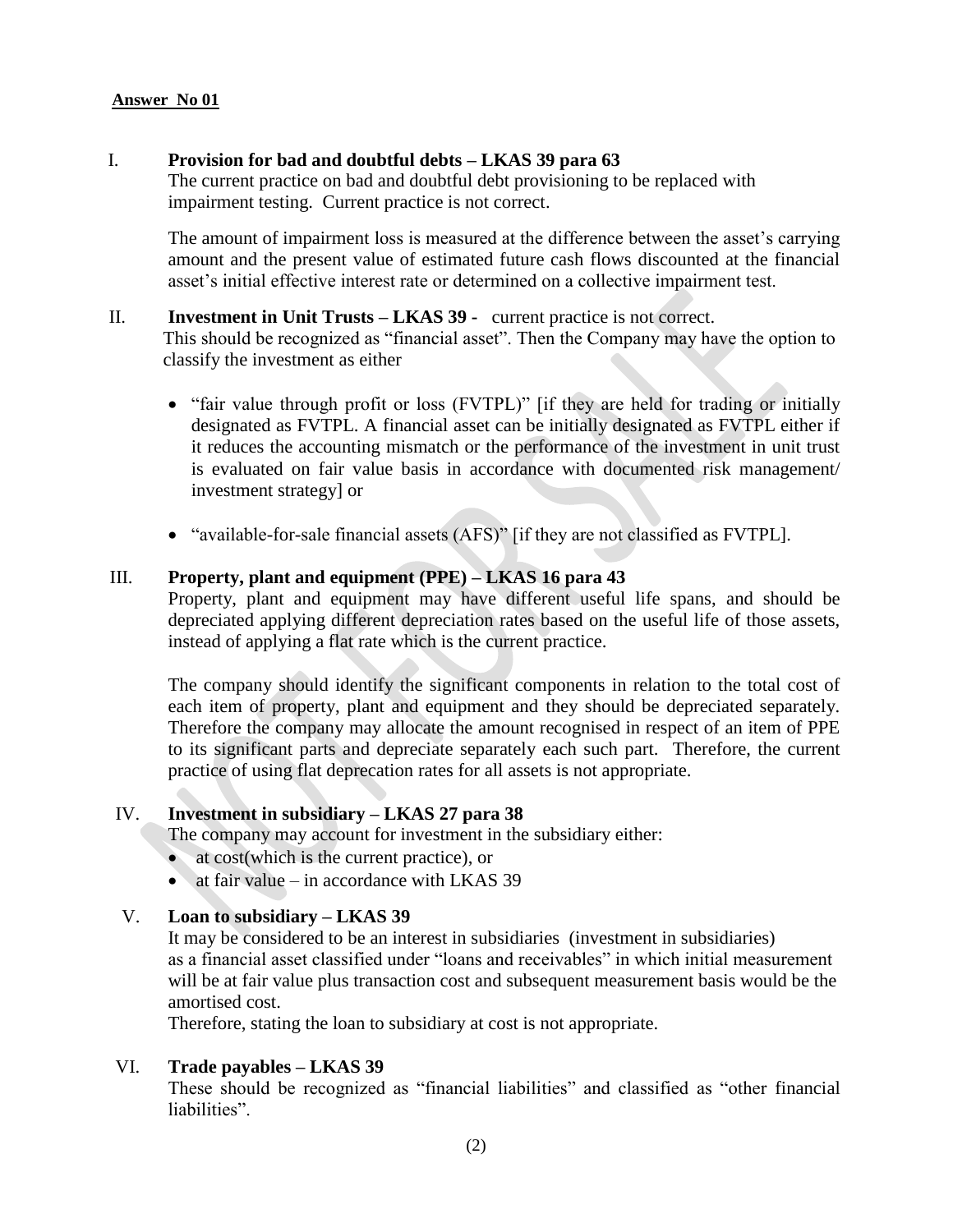Initially they are measured at fair value plus transaction cost. To arrive at the fair value, the future cash outflows need to be discounted using the prevailing market rate for a similar instrument. The transaction price may be considered as FV.

Subsequently they are measured at amortized cost. In the case, where the difference between the initial fair value and the maturity value is insignificant, the transaction price may be considered for subsequent measurement purposes as well. Current practice is not correct.

#### VII. **Loans and borrowings – LKAS 39**

These should be recognized under "financial liability" and classified as "other financial liabilities".

Initially they are measured at fair value plus transaction cost. The proceeds received from the bank may be the initial fair value of the loan.

Subsequently they are measured at amortized cost using the initial effective interest rate (EIR) minus impairment. Current practice is not correct.

#### VIII. **Corporate financial guarantee on behalf of the subsidiary**

They are considered to be financial guarantees covered by LKAS 39.They are initially measured at fair value and subsequently measured at higher of the amount determined in accordance with LKAS 37 and initial fair value less cumulative amortization. Current practice is not correct.

#### IX. **Stated capital- LKAS 32**

The redeemable preference shares should be classified as debt and included under liabilities. Current practice is not correct.

#### X. **Other assets – LKAS 39**

The interest free staff loans should be recognized as a "financial asset" and initially they are measured at fair value plus transaction cost.

Subsequently they are measured at amortized cost. Current practice of presenting staff loans as other assets is not correct.

(Candidates are not expected to comment on LKAS 1 requirements)

#### **Answer No. 02**

(a) (i) Sigma can apply SLFRS for SMEs in preparing its financial statements as it is not publically accountable as it is an unlisted company even though it is a subsidiary of a listed company

> However for practical purposes of consolidation with the group it may require to use full SLFRs.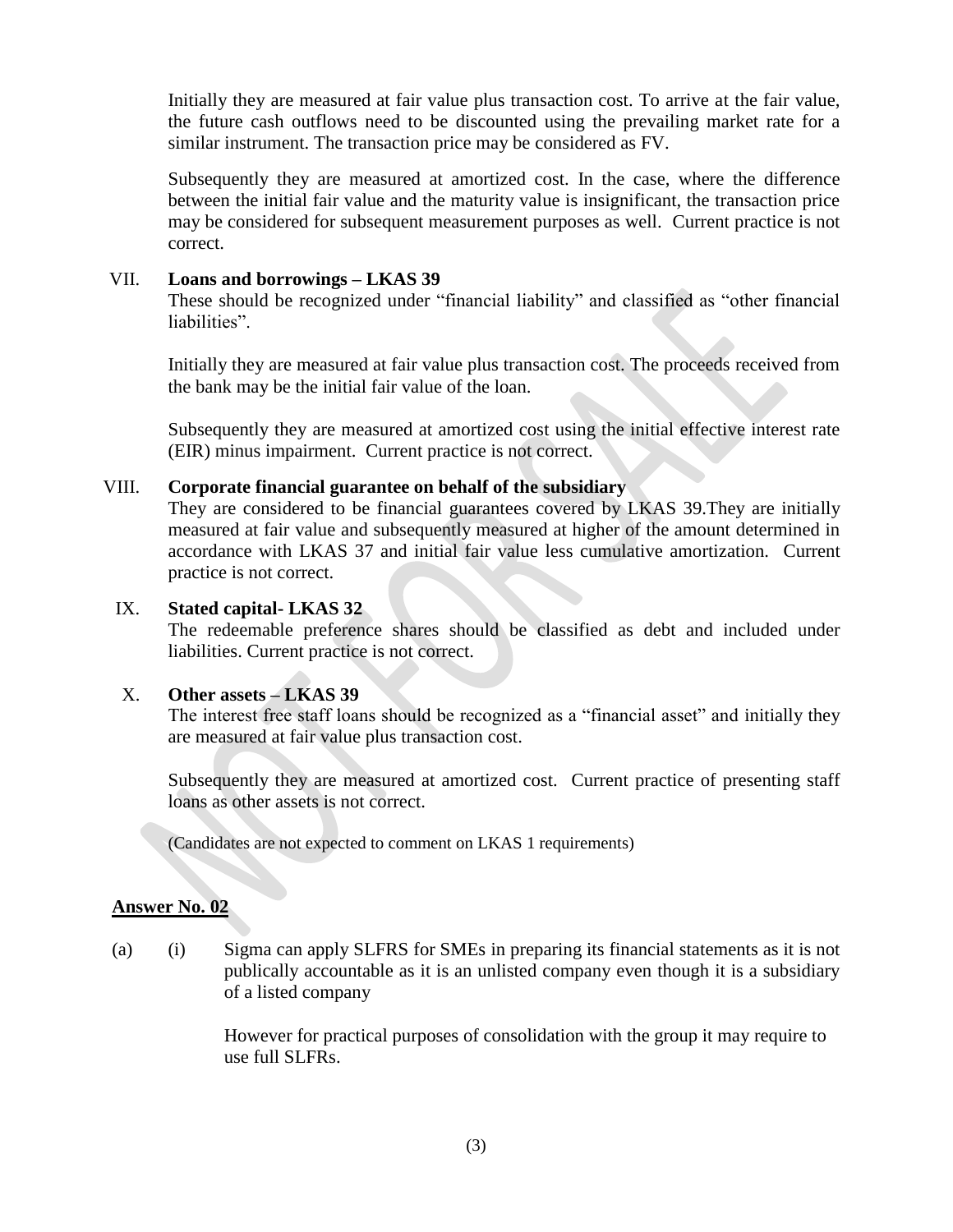- (ii) **Silva** is not a publically accountable entity. According to the given information Silva does not prepare financial statements for external users i.e. it doesn't publish general purpose financial statements. So that Silva is not necessarily required to prepare financial statements in accordance with SLFRS for SMEs.
- (b)

#### (i) *Accounting for associates*

SLFRS for SMEs- Section 14 - Option to use cost model, equity model and fair value through profit or loss is granted.

LKAS 28 – Cost and fair value models not allowed by LKAS 28.

#### (ii) *Accounting for property, plant and equipment*

SLFRS for SMEs- Section 17 – No revaluation model is allowed only historical cost method is allowed.

LKAS 16 – Allows revaluation of PPE through equity

#### (iii) *Accounting for intangibles other than goodwill*

SLFRS for SMEs- Section 18 – Does not recognize internally generated intangible assets. Acquired intangible assets to be measured at cost less amortization.

LKAS 38 – Requires capitalization of development costs incurred if, and only if, an entity can demonstrate the 6 criteria given in para 57 of LKAS 38.

LKAS 38 - Acquired intangible assets to be measured using cost model or revaluation model.

#### (iv) *Goodwill generated though business combinations*

SLFRS for SMEs- Section 19 – Goodwill should be amortized. If unable to estimate useful life, goodwill should be amortized over 10 years.

LKAS 38 – Goodwill amortization is prohibited by LKAS 38.

#### **Answer No. 03**

(a) - A lease is a contract in which one party (the owner of the property) transfers the right to use the property to another party (lessee) in exchange for some form of payment.

> - In accounting for an operating lease, the lessee recognises lease rentals as expenses when incurred and does not recognise the leased property as an asset, nor does it recognize a liability for its obligation under the lease.

The distinguishing feature of a finance lease is that it transfers substantially all the risk and rewards incidental to the ownership of an asset. An operating lease is a lease other than a finance lease.

According to conceptual framework, an asset is a resource controlled by the entity as a result of a past event and from which future economic benefits are expected to flow to the entity.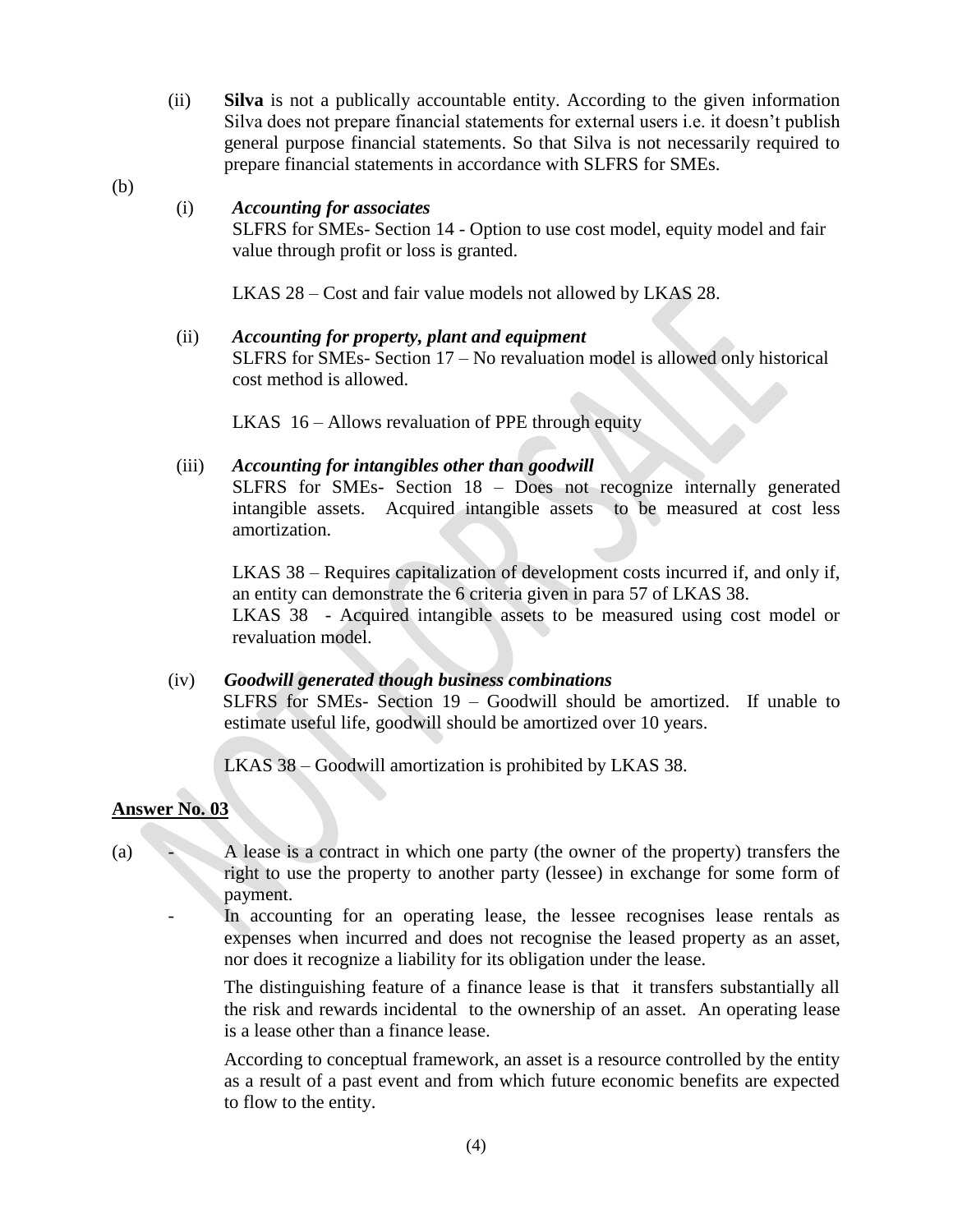For an asset to be recognized the definition and recognition criteria to be met are as follows:

- probability of future economic benefit
- the item has a cost that can be measured reliably.

One of the weaknesses of this model is the difficulty of determining whether substantially all of the risks and rewards of ownership have been transferred. In other words, should the lessee's accounting for a lease depend on whether substantially all the risks and rewards of ownership have been transferred to the lessee? Or should it be determined by whether the lease gives the right of control over resources that are expected to provide future economic benefits to the entity and to an obligation that is expected to be settled by the outflow of resources embodying future economic benefits, or by whether the recognition criteria for resulting asset and liability are satisfied?

Accordingly, one could argue that a lease can be accounted under operating lease as per LKAS 17, if the lease is structured to meet the criteria of recognizing an operating lease. However, according to recognition criteria given under conceptual framework, one could argue for capitalizing asset and recognizing liability.

(b) If a sale and leaseback transaction results in a finance lease, any excess of sales proceeds over the carrying amount shall not be immediately recognized as income by a sellerlessee. Instead it shall be deferred and amortised over the lease term**.** 

Rs. Mn Treatment

Profit - Excess of sale price over carrying value (90-60) 30 Deferred and amortised

In the financial year ended 31 March 2013 an amount of  $\text{Rs}(30*1/38)=\text{Rs }789$ , 474 should be released and credited to IS.

The balance of deferred revenue as at 31 March 2013 is 30,  $000,000 - 789, 474 = 29$ , 210, 526

#### **Answer No. 04**

- (a) (i) The market capitalization of SEA PLC as at the recent reporting date i.e. Rs. 150 million exceeds the carrying amount of net assets as at the same date i.e. 140 million. It is an indication that the net assets of the company have not impaired. Accordingly formal estimation of the recoverable amount of companies assets is not required.
	- (ii) Although WE PLC was not directly affected by the natural disaster, many of its suppliers have ceased operations. As a result WE PLC's plant operates at only half capacity. The assets of WE PLC may potentially be impaired as a result of this change because economic performance of the plant will be significantly lower than the expected. Accordingly WE PLC should make a formal estimate of the recoverable amount of its assets.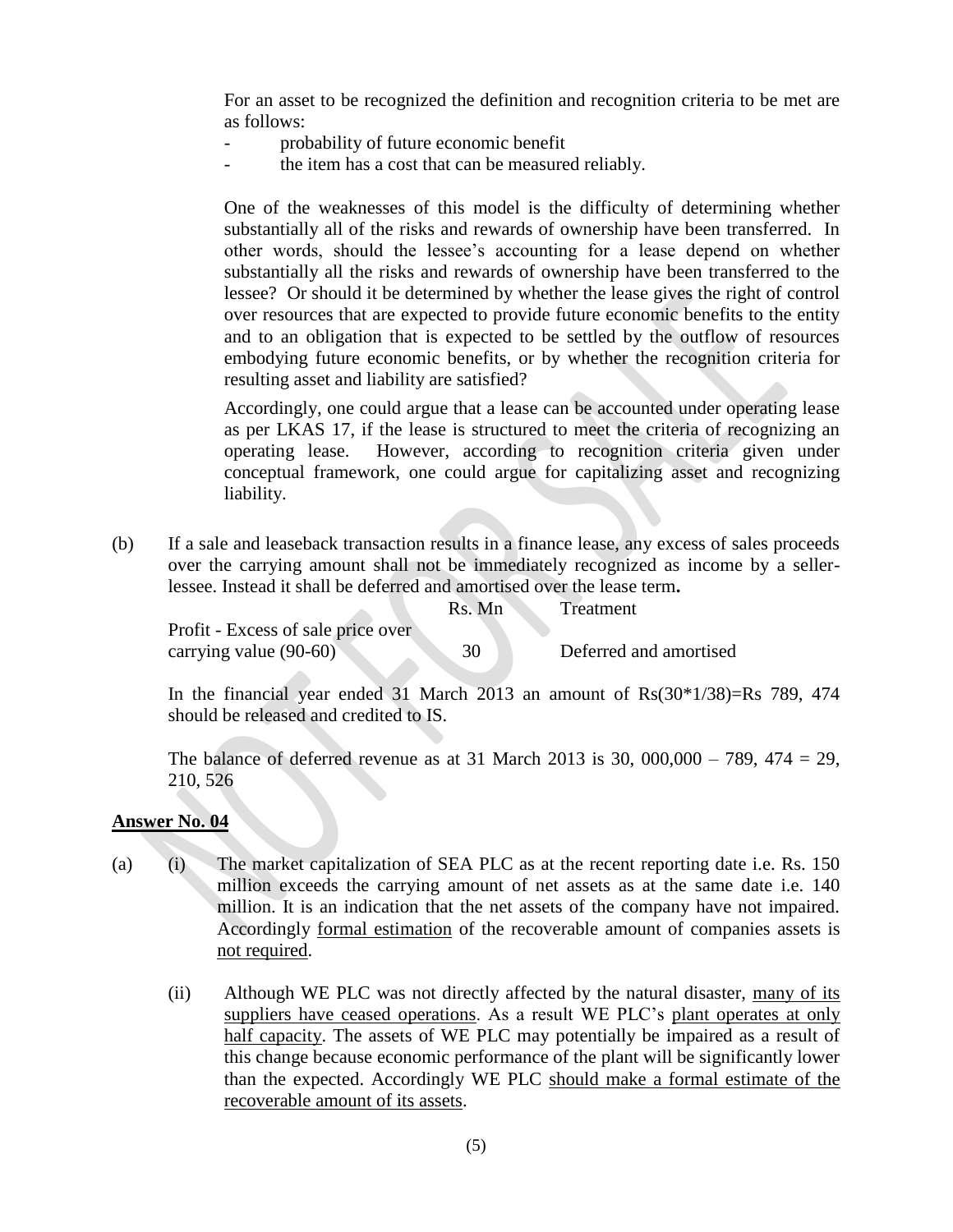- (b) (i) This is a non- adjusting event, as it relates to an event that does not reflect conditions existing at the end of the reporting period. Accordingly, investments will not be adjusted in the statement of financial position, but nature of the event and its financial effect should be disclosed in the notes to the financial statements.
	- (i) This is a non adjusting event and should not result in adjustments of items in the financial statement, but details of the nature and financial effect of the event should be disclosed.

#### **Answer No. 05**

(a) A disclosure exemption is outlined in para 92 of LKAS 37. In extremely rare cases, disclosure of some or all of the information required by paragraphs 84-89 can be expected to seriously prejudice the position of the entity in a dispute with other parties on the subject matter of the provision, contingent liability or contingent asset. This exemption is only applicable in extremely rare circumstances.

The alternative disclosure is that the general nature of the dispute, together with the fact and reason why information has not been disclosed, must be stated.

- (b) Future operating losses do not satisfy the definition of liabilities
	- There is no present obligation
	- The mere intention to make future sacrifice of economic benefits is not sufficient to give rise to a present obligation
	- The entity has the ability to avoid incurring future operating losses by either disposing of or restructuring the operation
	- The amount of the losses cannot be measured reliably.
- (c) There is no present obligation in this situation as the plan has not been communicated to employees; the firm can still put off the decision to restructure, that is, there is no current obligation for the entity to proceed with the restructuring.

As per LKAS 37, constructive obligation to close down arises only when the entity has a detailed formal plan, identifying at least,

- business concerned (gents garment division)
- \* principal locations affected (the said division)
- location, function  $&$  no. of employees affected
- expenditure to be undertaken.
- date of implementation (not yet decided)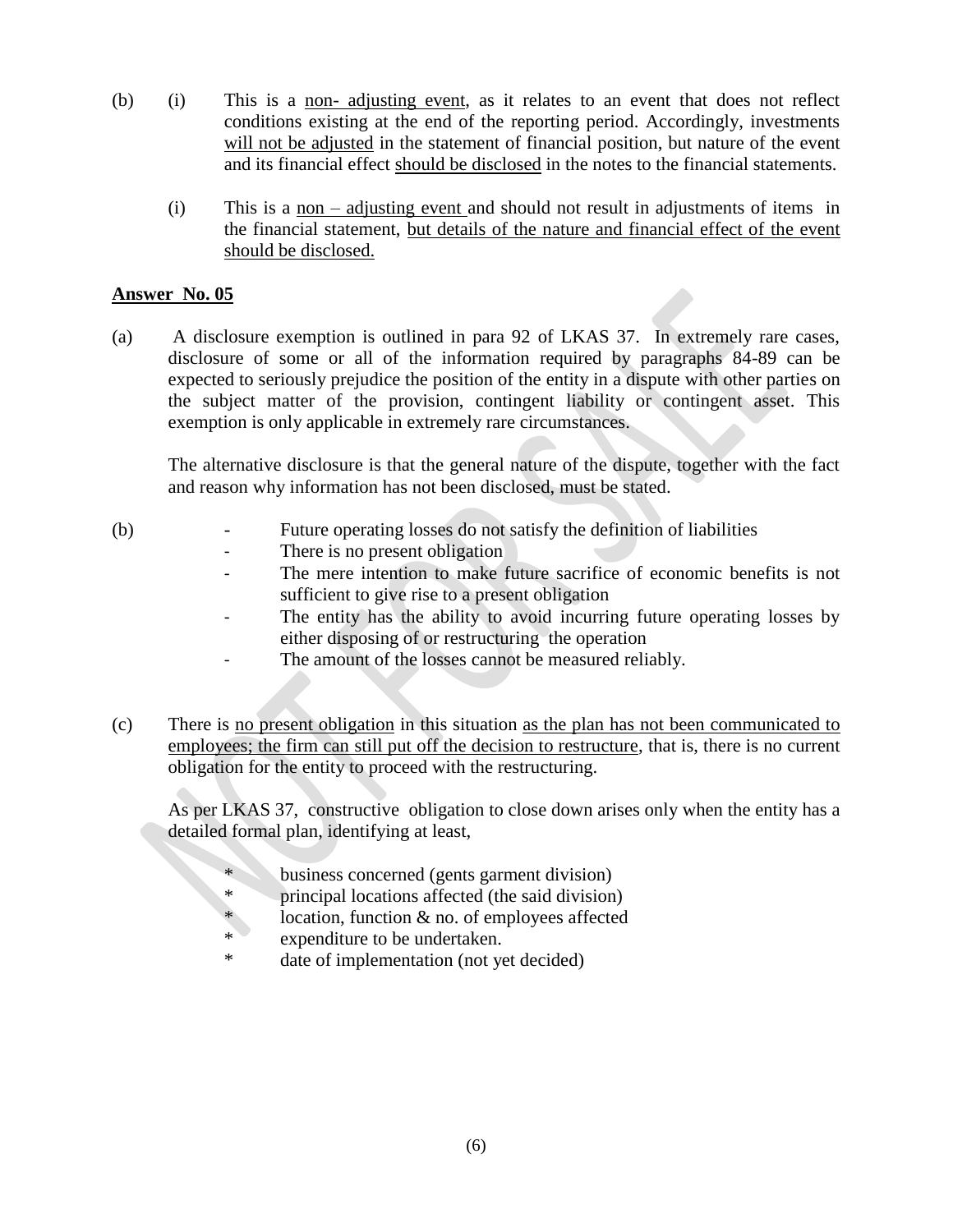### **Answer No. 06**

(a) Cost is Rs 100 million and has a useful life of 20 years. Hence annual depreciation charge over the first five years is Rs 5 million.

Accumulated depreciation at the end of year 5 is Rs 5 million  $@$  5 years = Rs 25 million

Carrying value at the end of year  $5 = Rs \, 100 \,$  million – Rs 25 million = Rs 75 million

Annual depreciation charge from year 6 to year  $10 = \text{Rs } 75$  million / 5 years = Rs 15 million Depreciation charge in Year  $9 = Rs 15$  million

 $\mathcal{L}$ 

| i |                   |
|---|-------------------|
|   | ۰,                |
|   | ٦<br>I            |
|   | ۰.<br>$\sim$<br>I |

|                                                | 2012      | 2011      |
|------------------------------------------------|-----------|-----------|
|                                                | (Rs. mn)  | (Rs. mn)  |
| Net profit before dividends                    | 550       | 450       |
| Preference dividends                           | (5)       | (5)       |
| Net profit after dividends                     | 545       | 445       |
|                                                |           |           |
| Weighted average no. of ordinary shares        | No. (000) | No. (000) |
| Shares in issue for full year                  | 10        |           |
| Issued on 1 October 2012 (4,000,000 @ $3/12$ ) |           |           |
| Number of shares                               | 11        | 10        |
|                                                |           |           |
| Earnings per ordinary share (Rs)               | 545/11    | 445/10    |
|                                                | 49.54     | 44.5      |

# **Answer No. 07**

| Net assets acquired                          | <b>Book</b><br>values | <b>Tax written</b><br>down | Fair<br>values |
|----------------------------------------------|-----------------------|----------------------------|----------------|
|                                              |                       | values                     |                |
|                                              | (Rs. mn)              | (Rs. mn)                   | (Rs. mn)       |
| <b>Total assets</b>                          | 1,230                 | 1,080                      | 1,330          |
| Total liabilities                            | (260)                 | (160)                      | (260)          |
| Net assets before deferred tax liability     | 970                   | 920                        | 1,070          |
| Deferred tax liability (970-920=50) $@$ 40%) | (20)                  | -                          |                |
| Net assets at acquisition                    | 950                   | 920                        | 1,070          |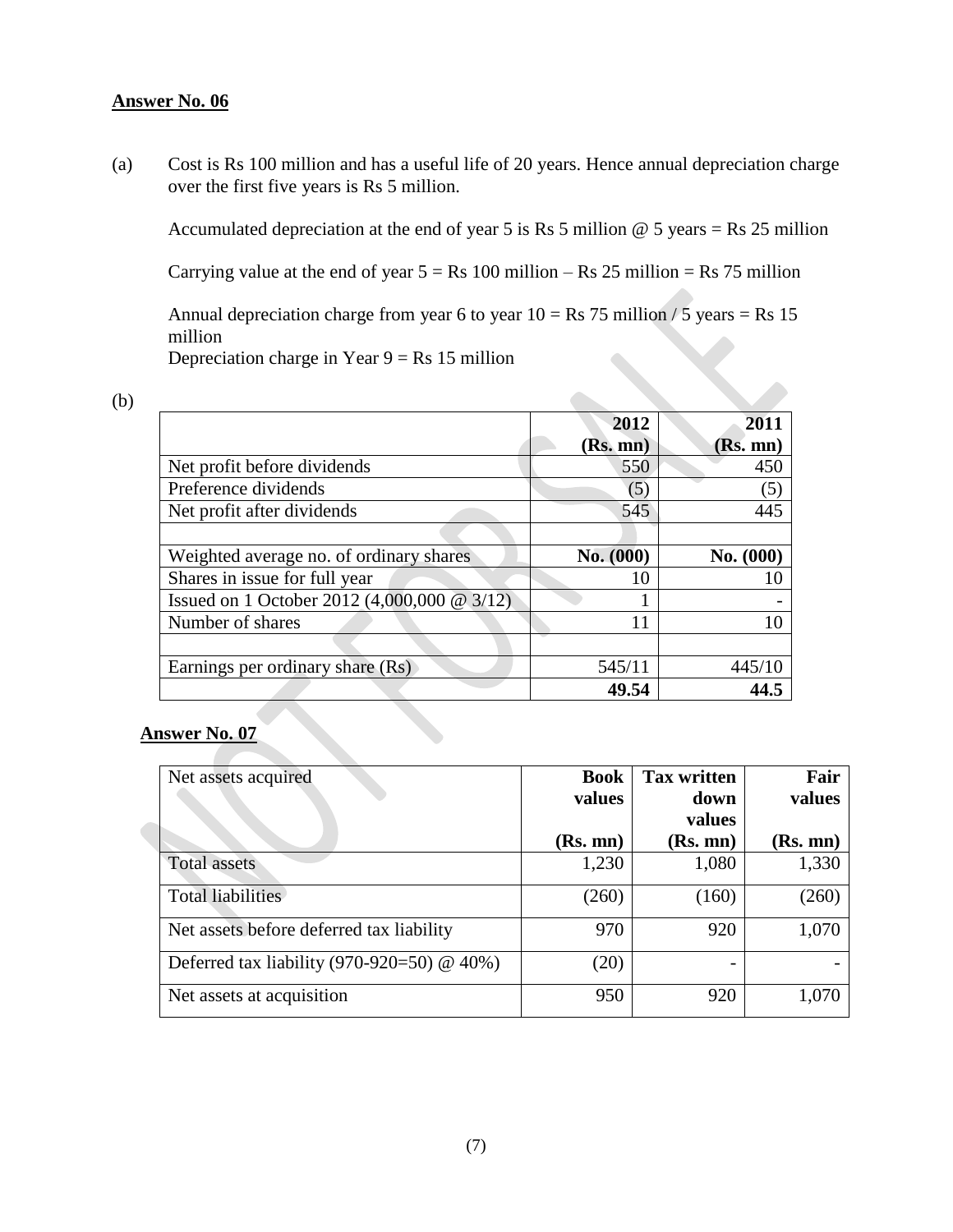| Fair values of S's identifiable assets and liabilities excluding deferred tax       |                                            |                           |                                    |       |
|-------------------------------------------------------------------------------------|--------------------------------------------|---------------------------|------------------------------------|-------|
| Less: tax written down value                                                        |                                            |                           |                                    | (920) |
| Temporary difference on acquisition (Note below)                                    |                                            |                           |                                    | 150   |
| Net deferred tax liability on acquisition of entity $S(Rs. 150 \text{ mm } @40\%)$  |                                            |                           |                                    | 60    |
| Purchase consideration                                                              |                                            |                           |                                    | 1,500 |
| Fair values of S's identifiable assets and liabilities excluding deferred tax 1,070 |                                            |                           |                                    |       |
| Deferred tax                                                                        |                                            |                           | (60)                               | 1,010 |
| <b>Goodwill arising on acquisition</b>                                              |                                            |                           |                                    |       |
| <b>Note – Alternate Method</b>                                                      |                                            |                           |                                    |       |
| H<br>$\downarrow$<br>$\overline{S}$                                                 | 100% on 1/1/12 for Rs. 1.5bn               |                           |                                    |       |
| Land $&$ building                                                                   | Amount recognized<br>at acquisition<br>700 | Tax<br>base<br>500<br>200 | Temporary<br>differed<br>200<br>70 |       |
| Plant & machinery<br>Inventory<br>Retirement benefit obligation                     | 270<br>80<br>(100)                         | 100                       | (20)<br>(100)<br>150               |       |
| Deffered tax @ 40%                                                                  |                                            |                           | 60                                 |       |

# **Answer No. 08**

## (a) **Audit committee**

- Overseeing of the preparation, presentation and adequacy of disclosures in the financial statements of a listed entity, in accordance with Sri Lanka Accounting Standards.
- Overseeing of the entity's compliance with financial reporting requirements, information requirements of the Companies Act and other relevant financial reporting related regulations and requirements.
- Overseeing the process to ensure that the entity's internal control and risk management are adequate, to meet the requirement of the Sri Lanka Auditing Standards.
- Assessment of the independence and performance of the entity's external auditor.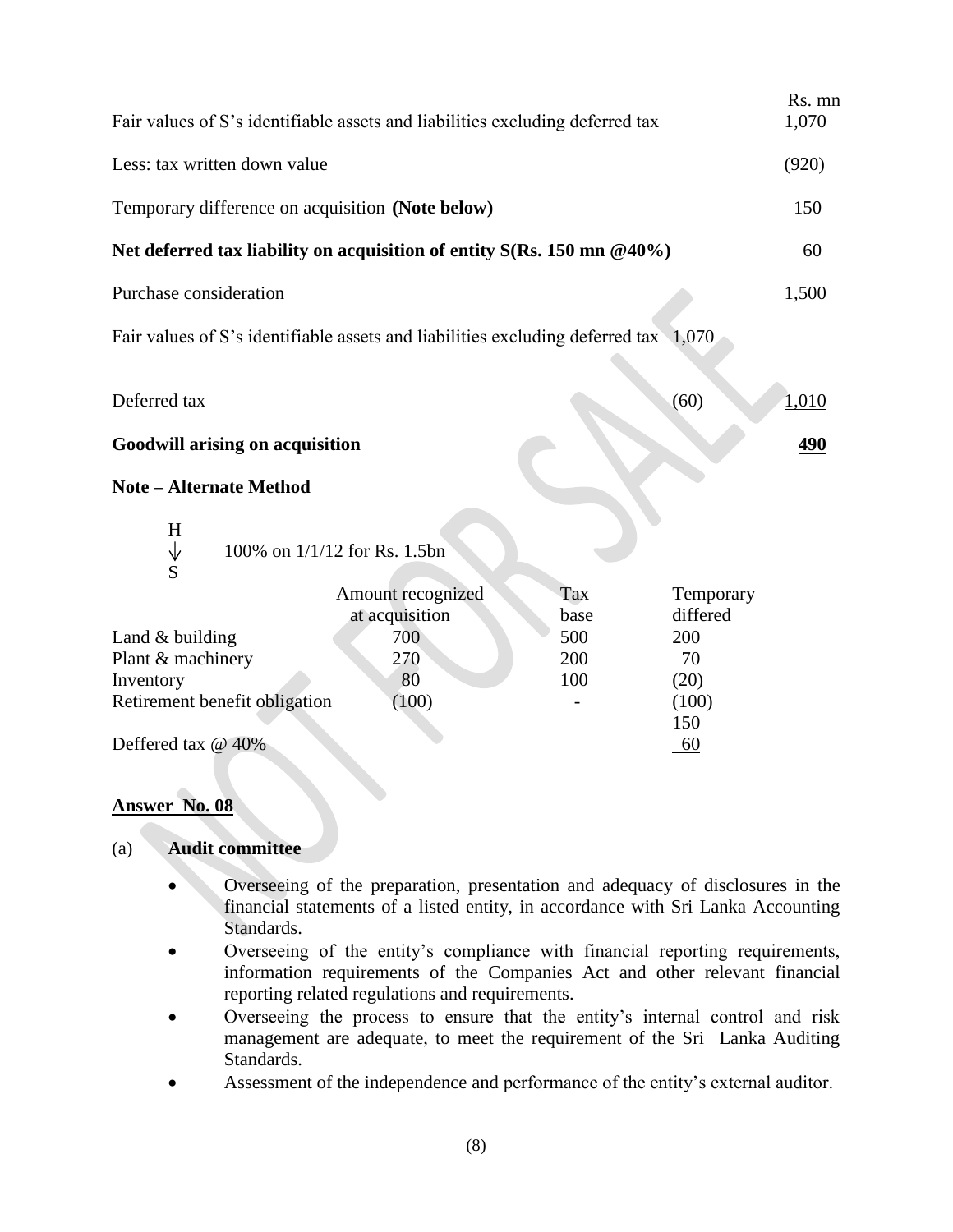To make recommendations to the board pertaining to appointment, reappointment and removal of external auditors and to approve the remuneration and term of engagement of the external auditor.

#### **Remuneration committee**

The remuneration committee shall recommend the remuneration payable to the executive directors and CEO of listed companies and/ or equivalent position thereof, to the board of the listed entity which will make the final determination upon consideration of such recommendations.

(b) One of the key requirements of non-executive directors is that they should be independent.

Non- executive directors are often appointed through business or social contact with the executive directors though the majority should be independent of the management and free from any business or other relationship which could interfere with the exercise of their independent judgment. This level of independence can often be difficult to obtain.

Finding adequate number of non- executive directors, potentially to make up half of the board, who have the knowledge and expertise to contribute in the required manner to running of the company also becomes a problem.

Another problem is that non- executive directors are only part time and have no operational responsibilities. This has often meant in practice that individuals have taken on a number of non-executive directorships and may therefore not have the time or motivation to fully carry out their roles within each company in which they are nonexecutive directors.